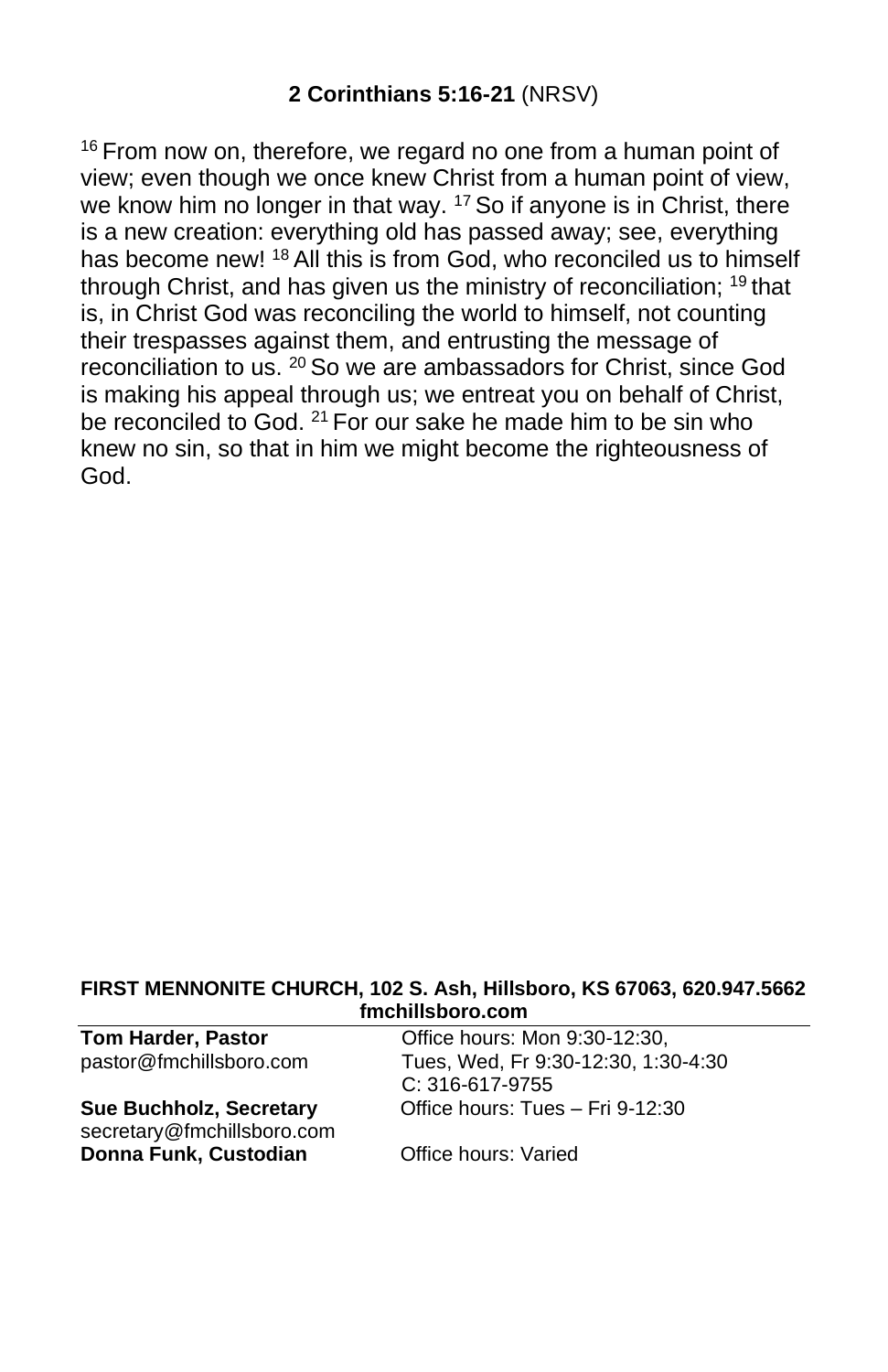

# **FIRST MENNONITE** CHURCH

 In Christ - Making Disciples through Loving Relationships.

Worship 10:30 a.m.

## **The 4th Sunday of Lent, March 27, 2022 From exceptionalism to inclusion**

*As we seek God's way, we move a sense that "we" and "ours" have special standing to the knowledge that all are equally part of God's kingdom.*

## **GATHERING**

Gathering Music **Will Friesen** 

Welcome, Announcements, Greeting Sandy Hiebert Prelude to Worship Will Friesen \*Call to Worship Sandy Hiebert

*Together we seek the way of God,*

**Rejoicing that we are new creations in Christ.**

*From a human point of view, we demand what is ours,*

**But through Jesus we learn that all share in God's inheritance.** *Let us join God's feast,*

**Where all celebrate together.**

*Let us live out God's way of inclusion.*

\*Hymn Could It Be That God Is Singing VT 42 Lenten prayer of confession (Isaiah 55, adapted)

*Holy One, we seek you while you may be found.*

**We call upon you while you are near.**

*Have mercy on us, O God, for our thoughts are not your thoughts and our ways are not your ways.*

**Forgive us for thinking we deserve special treatment. Lead us to radical inclusion.**

*As we walk with Christ on this Lenten journey, let us see your way more clearly*

*and follow your way more faithfully.* 

Prayer

*To the God who gathers us, we pray our lives, too, will become places of gathering, welcoming, and embracing those we thought*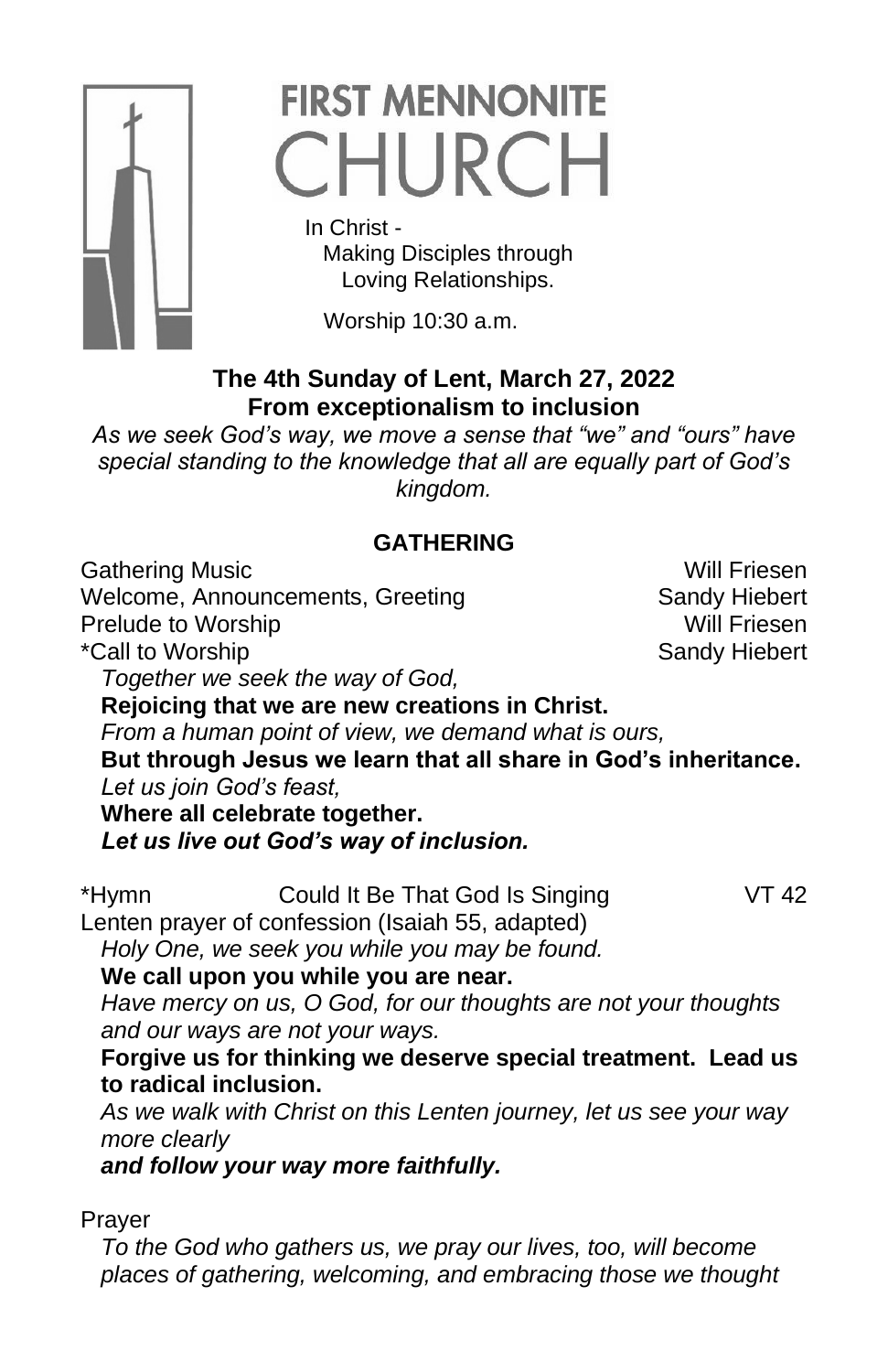*were far off. From our wandering and alienation, we have stumbled into loving arms. From our pride and self-righteousness, we have watched and resented as others stumble into loving arms. God, bring into clear focus our distancing and embracing, our rejecting and our welcoming. Weave together the strands within us—the prodigal son, the brother, and the father—to see your work of reconciliation in our church and community. Amen.*

| <b>Hymn</b>             | <b>Beautiful Things</b>            | VT 551            |
|-------------------------|------------------------------------|-------------------|
| Time for God's Children | Dimples the Dog and Luka the Llama |                   |
|                         |                                    | Joshua and Deryll |

#### **SHARING**

|                                  | Reception of Sue and DeVerne Buchholz into Membership |               |
|----------------------------------|-------------------------------------------------------|---------------|
| <b>Congregational Commitment</b> |                                                       | VT 932        |
| <b>Sharing and Prayer</b>        |                                                       | Pastor Tom    |
| <b>Bringing our First Fruits</b> |                                                       | Will Friesen  |
| Hymn of Dedication               | We Plow the Fields and Scatter                        | <b>VT 747</b> |

#### **LISTENING**

Scripture 2 Corinthians 5:16-21 Message The New Creation! Pastor Tom

#### **RESPONDING**

| <b>Hymn</b>        | New Earth, Heavens New | VT 377       |
|--------------------|------------------------|--------------|
| <b>Benediction</b> | Seeds                  | VT 777       |
| Postlude           |                        | Will Friesen |

**The Tabor College Choir**, under the direction of Dr. Greg Zielke, will present a program at FMC next Sunday as part of the morning worship service. Invite your friends!

**Next Tuesday, April 5, Mennonite Church USA** is hosting an informational webinar about the upcoming Special Delegate Assembly scheduled for May 27-30 in Kansas City. Let the FMC office know if you are interested in more information.

#### **Welcome to our new custodian – Donna Funk!**